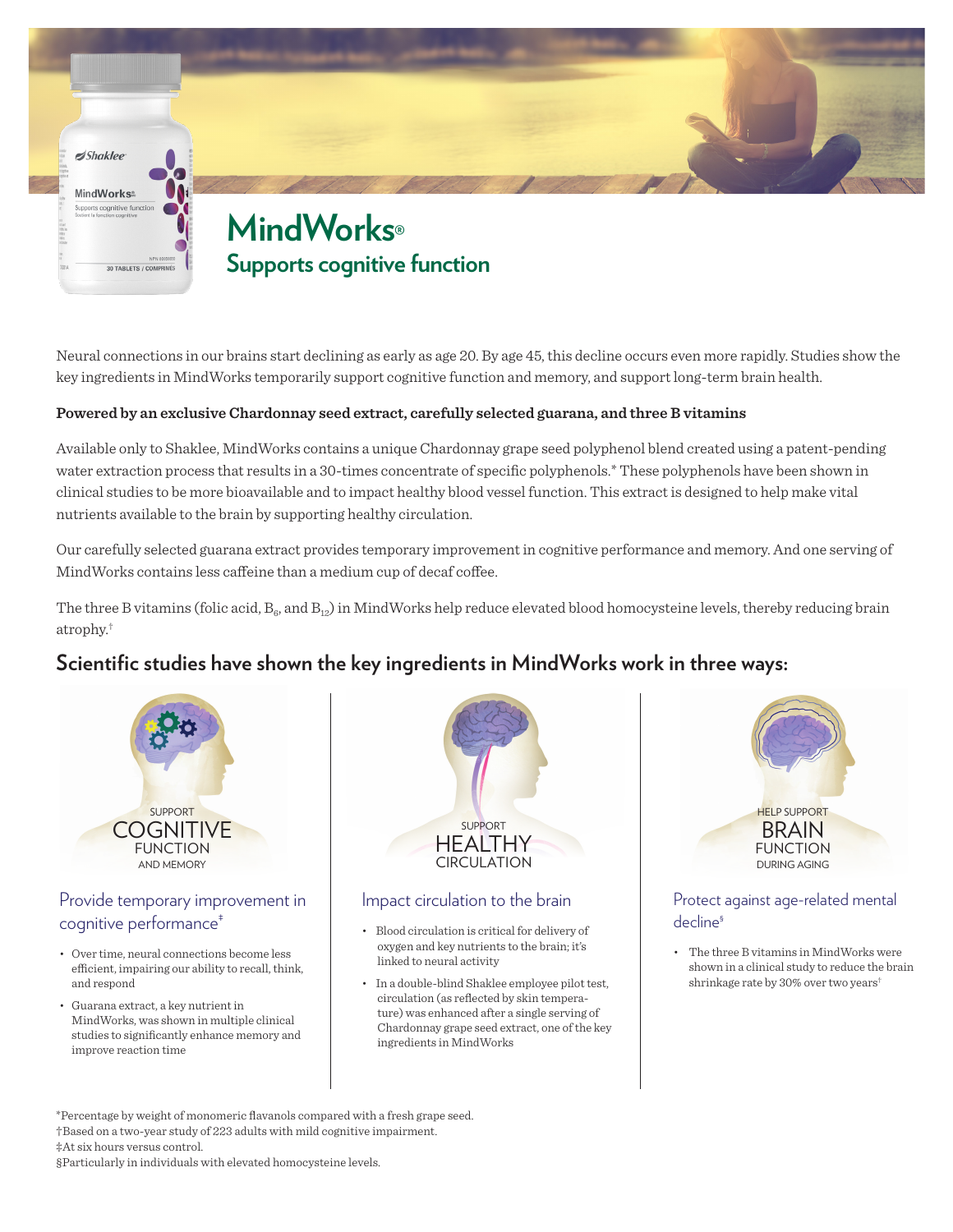#### THE SHAKLEE DIFFERENCE™



### The power of nature, unleashed by science. Safe. Proven. Guaranteed.

At Shaklee, we're committed to innovating through science and looking to nature for the answers that can provide healthier lives. We ensure the highest quality and safety standards, conducting more than 100,000 quality tests per year to ensure our products are safe for you and your family.

#### **MindWorks**

MindWorks contains key nutrients that have been shown in three clinical studies and dozens of laboratory studies to support cognitive function and memory, and support long-term brain health.

#### **Enhance mental performance\***



**Decrease brain shrinkage rate, a common** 



\*At six hours versus control.

†Based on a two-year study of 223 adults with mild cognitive impairment.

## BETTER TOGETHER



# **Life-Strip**

Even if you're conscientious about what you eat, it's challenging to ensure that you're getting the nutrients you need to support optimal health. Life-Strip contains pure and potent vitamins, minerals, omega-3 fatty acids, polyphenols, antioxidants, and phytonutrients **to help create the foundation for a healthier life.**

This comprehensive nutrition system contains:

- Vivix® Liquigels for cellular health
- OmegaGuard® Plus for cardiovascular health
- Advanced Multivitamin support for complete nutrition to support bone and tissue health
- B+C Complex for helping metabolize carbohydrates, fats, and proteins

#### IS MINDWORKS RIGHT FOR YOU?

- $\checkmark$  If you're looking to enhance memory and improve reaction time
- $\checkmark$  If you want to support your long-term cognitive health

*NOTE: not intended for use by children, or by women who are pregnant or breastfeeding.*